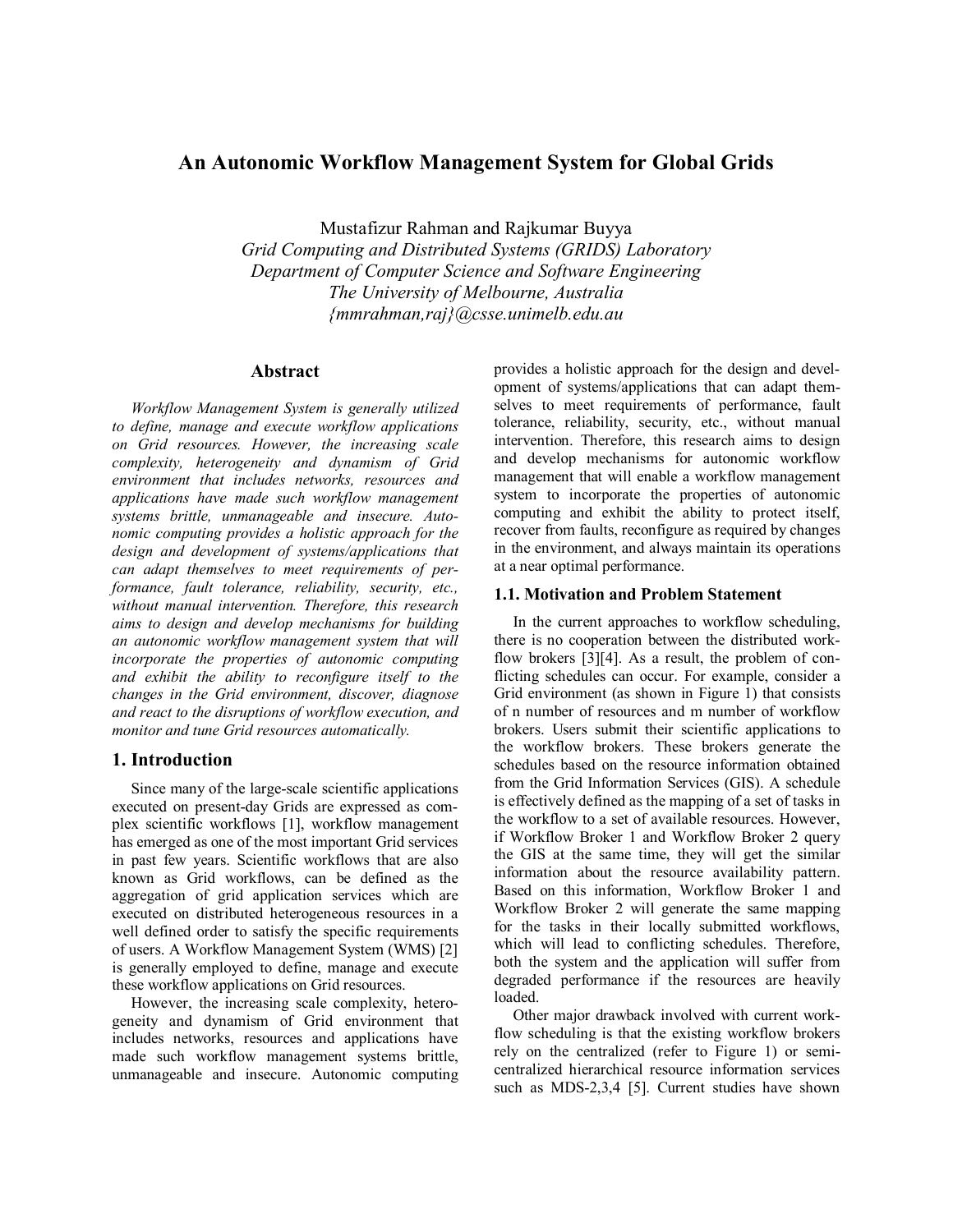that [6] the existing centralized model for information services do not scale well as the number of users, brokers and providers increase in the system. Hence in case, the centralized links leading to these services fail, then no broker in the system can undertake scheduling related activities due to the lack of up-to-date resource information. In addition, considering the sheer dynamism of Grid computing environment, any scheduling decision that is based on static resource information, would certainly not be an efficient one.



**Figure 1. Existing workflow scheduling approach**

Further, Grids [7] are heterogeneous and dynamic environments consisting of computing, storage and network resources with different capability and availability. In our previous work [8], it is shown that the dynamic scheduling algorithms based on heuristics adapt to the changing resource conditions of Grids by performing just-in-time scheduling (generating schedules that maps the tasks dynamically). But the workflow brokers running these dynamic algorithms, still need to be coordinated in order to avoid any conflict and generate efficient schedule globally.

To overcome the limitation of existing approaches, fully decentralized and cooperative workflow scheduling and resource discovery service are needed. However, decentralization of a system leads to an increased complexity in managing the system. The challenge is that many decentralized systems make central or global control impossible because the information needed to make decisions cannot be gathered centrally. Autonomic Computing (AC) [9] aims to create computer systems capable of self-management, to overcome the rapidly growing complexity of computing systems management. Thus AC is essential to keep the aforementioned decentralized systems manageable. However, in this context, AC is only possible when the decentralized entities autonomously coordinate with each other to maintain the self-\* properties [10].

Apart from the limitations of the centralized workflow scheduling approach discussed above, there are some other challenges regarding the management of the workflow applications in a dynamic heterogeneous Grid environment. Addressing these challenges in a workflow management system with respect to the dynamism in Grids consequently raises the following questions:

- How can changes to the workflows at run time be accommodated?
- How can flexibility and adaptability of the running workflows be increased?
- How can workflow management system diagnose and react to any disruptions occurred during the execution of the workflows?

This research aims to address the aforementioned issues by proposing an autonomic workflow management system based on a decentralized and cooperative scheduling and resource discovery architecture. Our objective is to develop mechanisms for autonomic workflow management that will enable a workflow management system capable of adapting automatically to the dynamically changing Grid environment (selfconfiguring), discovering, diagnosing and reacting to disruptions of workflow execution (self-healing), monitoring and tuning Grid resources automatically (self-optimizing), and anticipating, detecting, identifying and protecting itself from malicious attacks or cascading failures to maintain overall system security and integrity (self-protecting).

The rest of the paper is organized as follows. In the next section, we present the research issues regarding autonomic workflow management. In Section 3, the existing work related to workflow management system as well as autonomic systems are described in brief. The proposed methodology is discussed in Section 4. Experiment details and some preliminary simulation results are presented in Section 5. Section 6 presents the research plan in regards to the proposed work. Finally, we conclude the paper by stating the timeline for completion of the future work in Section 7.

### **2. Research Issues**

The key challenges that are required to be addressed in various aspects of autonomic workflow management are as follows.

#### *Coordination of Workflow Brokers:*

- What kind of coordination mechanisms need to be adopted which will ensure effectiveness and allow the scalability and reliability of cooperative workflow brokers?
- How can the workflow brokers reconfigure themselves when policies and components are added or removed from the system due to the changes in the environment?

#### *System monitoring***:**

• How can the autonomic element in the workflow brokers identify itself, discover and verify the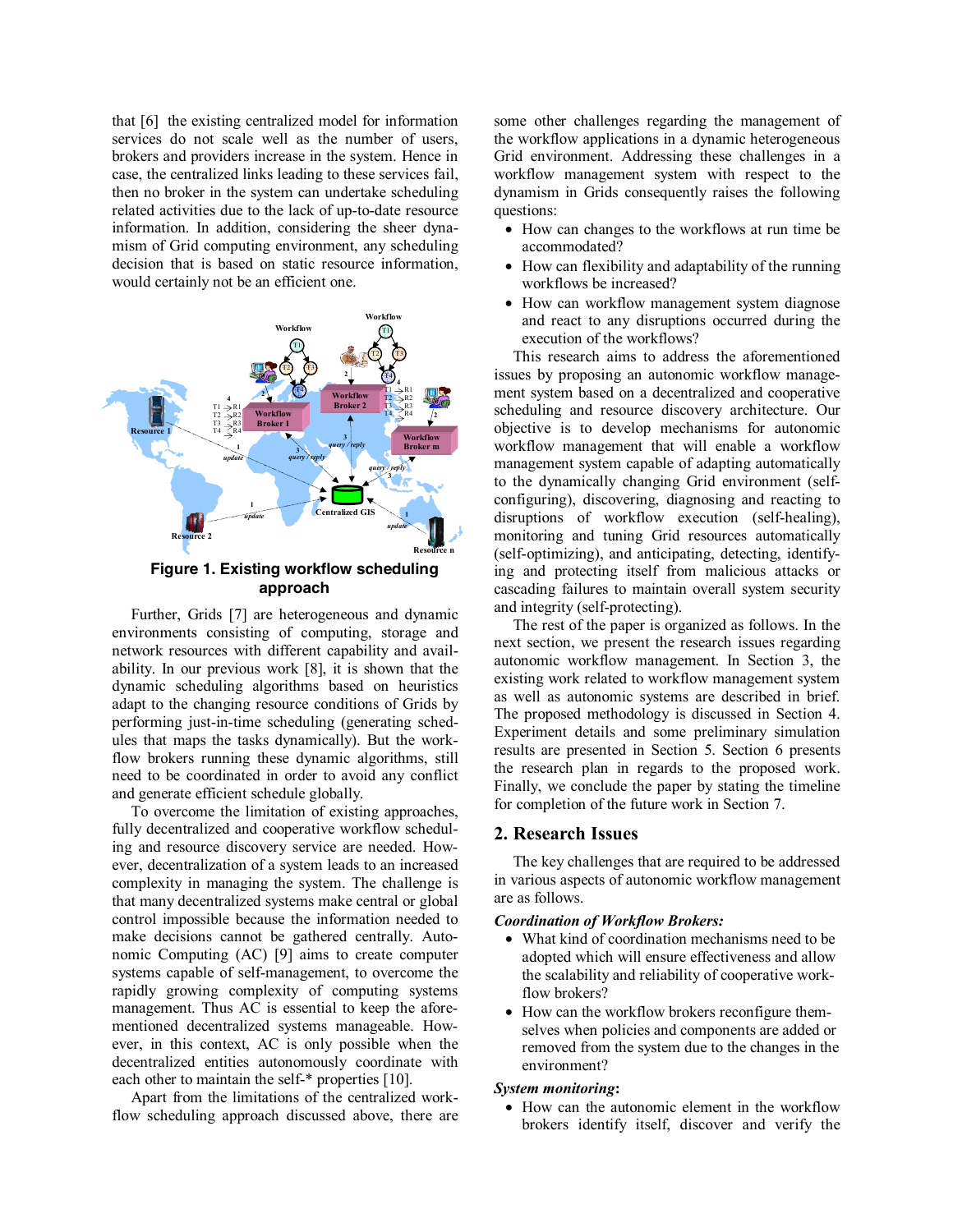identities of other entities of interest dynamically establish relationships with these entities and interact in a secure manner?

#### *Failure management***:**

- How can workflow management system diagnose and react to any disruptions such as resource failure occurred during the execution of workflows?
- How can the system automatically anticipates, detects, identifies and protects against malicious attacks or cascading failures to maintain overall system security and integrity?

#### *Runtime optimization:*

• How can changes to the workflows at run time be identifies, accommodated and the execution to be optimized accordingly?

# **3. Related Work**

Over the last few years, a number of Grid Workflow Management systems such as Pegasus [11], Triana [12], Taverna [13], Condor DAGMan [14], Kepler [15], Gridbus [3] and Askalon [4] have been developed by projects around the globe. These systems focus on various aspects of workflow management including workflow expression language, graphical environment for workflow composition and execution monitoring, workflow scheduling heuristics, data management, legacy applications and fault-tolerant mechanisms.

Among these systems, Triana supports decentralized Peer-to-Peer (P2P) based workflow management. However, the P2P communication in Triana is implemented by JXTA protocol which uses broadcast technique. In our previous work [23], we use a DHT (such as Chord, Pastry, CAN) based P2P system for handling resource discovery and scheduling coordination. The employment of DHT gives the system the ability to perform deterministic discovery of resources and produce controllable number of messages in comparison to using JXTA.

With regards to Autonomic Computing paradigm, several research efforts have focused on enabling the autonomic properties into the system by addressing four main areas: self-healing, self-protection, selfconfiguration, and self-optimization. Projects in both industry and academia such as OceanStore [16], Storage Tank [17], Oceano [18], AutoAdmin [19], Q-Fabric [20], have addressed autonomic behaviors at all levels such as hardware, software systems and applications. At the hardware level, systems may be dynamically upgradeable, while at the operating system level, active operating system code may be replaced dynamically. Moreover, at the application level, selfoptimizing databases and web servers may be dynamically reconfigured to adapt service performance. In contrast, our work proposes to address these autonomic behaviors into the workflow management system.

## **4. Proposed Work**

In order to develop an autonomic workflow management system based on a decentralized and cooperative scheduling and resource discovery architecture, we propose a fully decentralized and cooperative workflow scheduling algorithm based on a P2P coordination space. The P2P coordination space provides a global virtual shared space that can be concurrently and associatively accessed by all the participants in the system and this access is independent of the actual physical or topological proximity of the objects or hosts. New generation routing algorithms, which are more commonly known as the Distributed Hash Tables (DHTs) [21] form the basis for organizing the P2P coordination space.



# **Figure 2. Resource allocation and workflow scheduling coordination across the Grid sites**

In the proposed approach, workflow brokers post their resource demands by injecting a 'Resource Claim' object into the DHT-based decentralized coordination space, while resource providers update the resource information by injecting a 'Resource Ticket' object. These objects are mapped to the DHTbased P2P coordination space using a spatial hashing technique [22]. Once a resource ticket matches with one or more resource claims, the coordination space sends notification messages to the resource claimers such that it does not lead to the overloading of the concerned resource ticket issuer. Thus, this mechanism prevents the workflow brokers from overloading the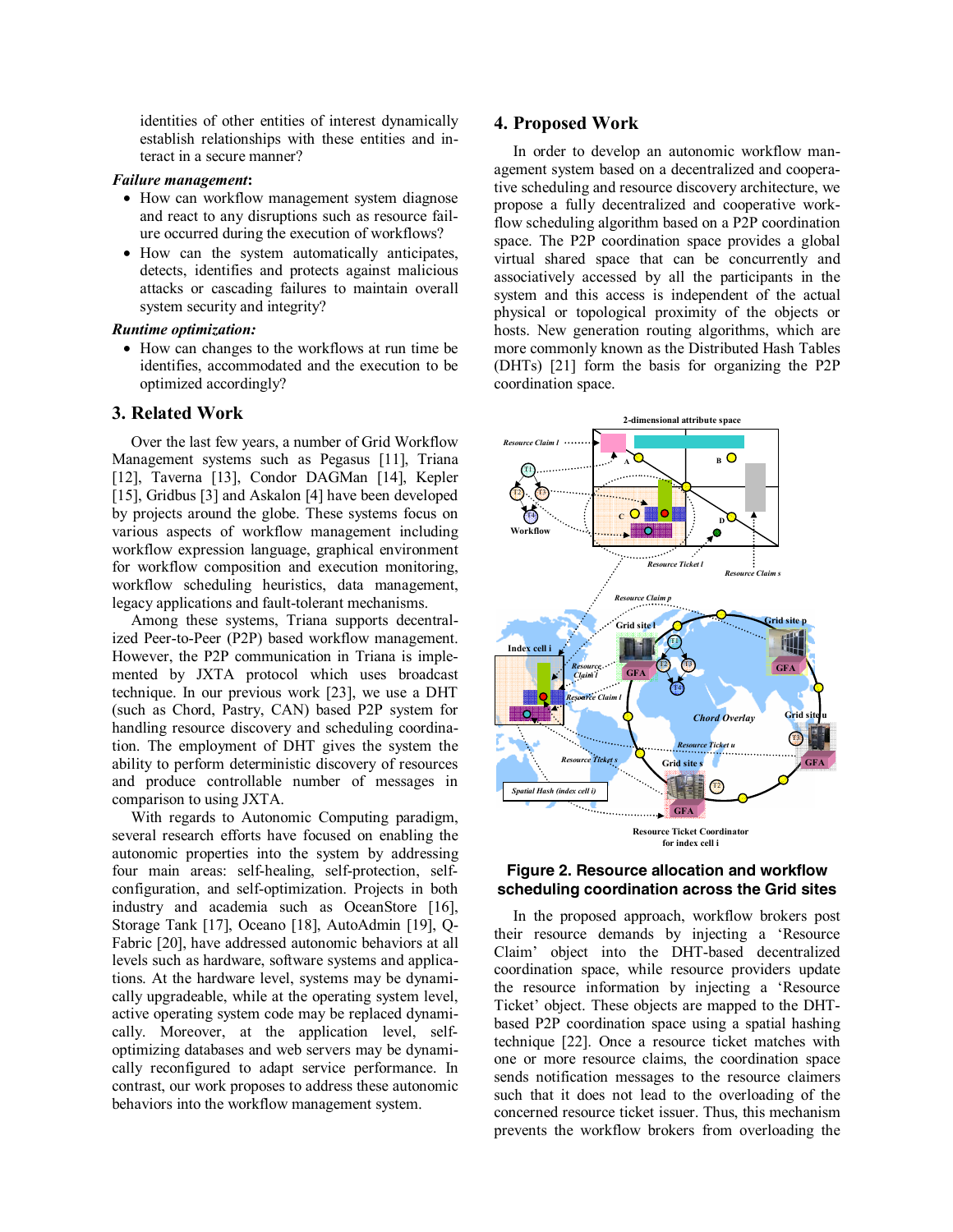same resource. More details of this decentralized and cooperative workflow scheduling strategy can be found in [23].

Further, we propose to build the autonomic workflow management system by leveraging the scalable and self-organizing nature of the above mentioned decentralized workflow scheduling approach. This proposed workflow scheduling approach utilizes the Grid-Federation [24] model in regards to resource organization and Grid networking. Grid-Federation aggregates distributed resource brokering and allocation services as part of a cooperative resource sharing environment. At every site in the federation, there is a Grid Federation Agent (GFA) that is responsible for managing the execution of the workflow applications submitted by the users (see Figure 2). These GFAs can be extended to have the properties of an autonomic system by adding the autonomic component [9] (refer to Figure 3). Therefore, the Grid sites managing the execution of workflows will be able to monitor and adapt with the system, which will enable them to protect themselves from malicious attacks, recover from faults, reconfigure as required by changes in the environment, and maintain optimized operations.



**Figure 3. Decentralized autonomic workflow management** 

# **5. Preliminary Results**

To study the proposed scheduling approach, we use simulation where the simulation infrastructure is created by combining two discrete event simulators namely GridSim [25], and PlanetSim [26]. The details of the simulation experiments and results are stated in [23]. In the simulation, we consider that the users submit e-Science workflow applications (fork-join workflow) that are executed in the Grid resources. An example of fork-join workflow is WIEN2K [1], which is a quantum chemistry application developed at Vienna University of Technology. We vary the number of tasks in a workflow from 20 to 100 and the size of each task is randomly generated from a uniform distribution between 50000 MI (Million Instruction) and 500000 MI.

The resources in the Grid environment are modeled by utilizing the configuration of resources that are deployed in various Grids including NorduGrid, AuverGrid, Grid5000, NaregiGrid, and SHARCNET [27]. Number of resources (GFA/broker) in the simulation is fixed to 100. The GFAs inject the ticket objects based on the exponential inter-arrival time distribution. The injection rate for the resource tickets is distributed over the interval [100, 300] in step of 100 seconds.

In order to evaluate the performance of the proposed scheduling approach, we measure the following metrics: (i) coordination delay which is the difference between the submission and execution start time of a task (ii) makespan which equals to the difference between the submission time of the entry task in the workflow and the output arrival time of the exit task in that workflow (iii) total number of messages generated in the system for successfully mapping the coordination objects and receiving notifications.

The results (refer to [23]) show that at higher interarrival delay of tickets, the tasks in a workflow experience increased coordination delay. The average makespan of the workflows also shows the similar growth over number of tasks and ticket inter-arrival delay as reflected in coordination delay. Thus in our proposed scheduling environment, if the resources update their availability information frequently, then the workflows submitted by the users will be completed early. However, if ticket inter-arrival delay and size of the workflow increase, the number of messages generated during simulation period increases. Therefore, the ticket inter-arrival delay should be chosen in such a way that a balance between coordination delay and message overhead can exist in the system.

According to the preliminary results obtained, it is evident that our approach is scalable in terms of scheduling message complexity and makespan. As we leverage the DHT-based coordination space for our scheduling, it can also avoid the limitation of single point of failure with respect to resource information service in centralized scheduling techniques.

## **6. Research Plan**

## **6.1 Decentralized Workflow Scheduling Algorithm**

In order to develop an autonomic workflow management system based on the decentralized and cooperative scheduling and resource discovery architecture, we propose a decentralized and cooperative workflow scheduling algorithm. The proposed approach utilizes a P2P coordination space in order to coordinate the application schedules among the Grid wide distributed workflow brokers. The proposed algorithm is com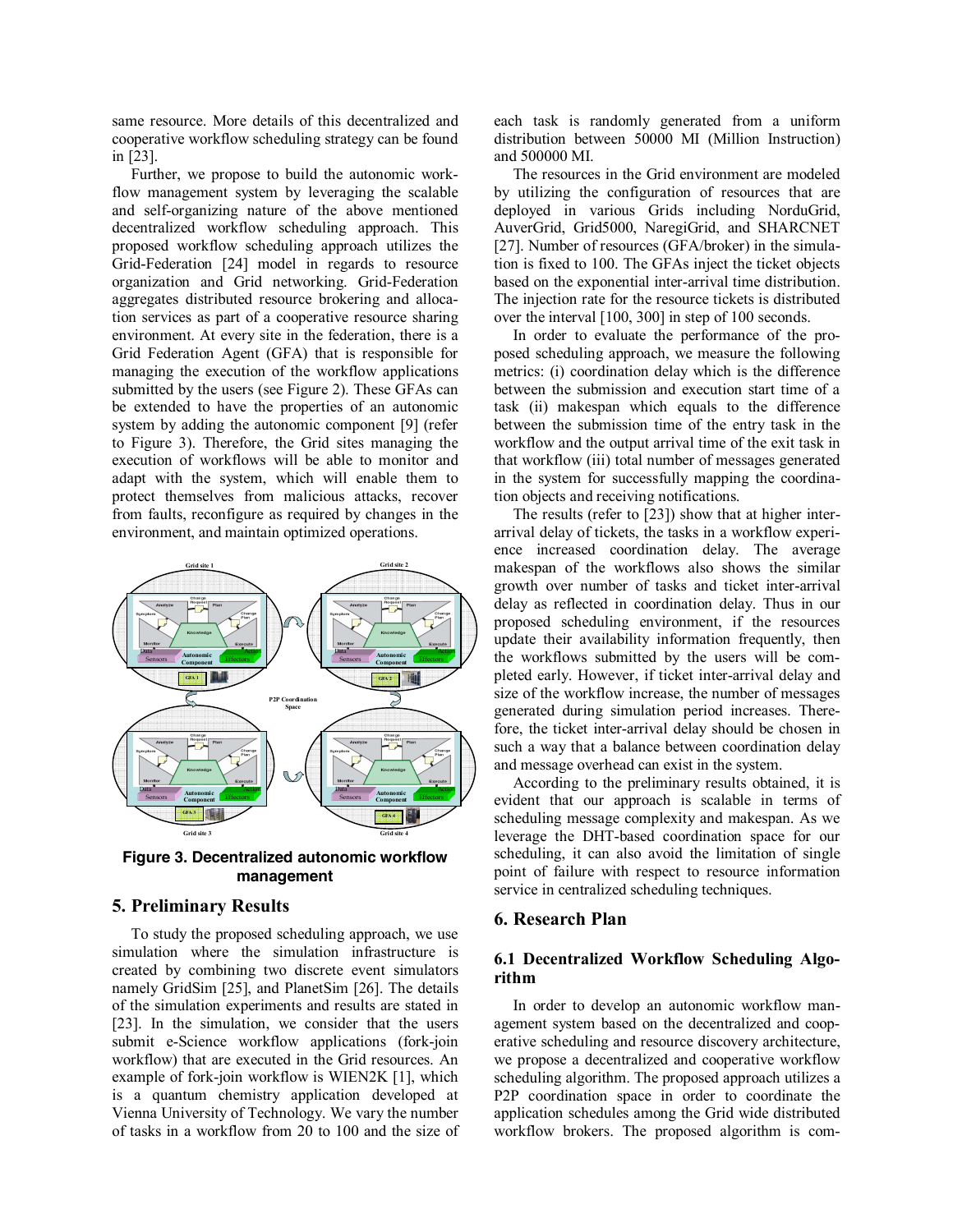pletely decentralized in the sense that there is no central point of contact in the system. The functions of the main components (i.e. resource discovery and scheduling coordination) of the system are delegated to the P2P coordination space. With the implementation of this approach, efficient scheduling with enhanced scalability and better autonomy for the users are likely to be achieved.

#### **6.2 Incorporation of Self-management Policies**

In order to incorporate the autonomic behavior into the proposed workflow management system, we propose to explore the scalable and self-organizing nature of the decentralized workflow scheduling architecture. We also propose to develop a workflow task failure handling strategy to enable the system recovering from the failures by automatically discovering, diagnosing and circumventing from the issues that might cause service disruptions. We also propose to develop an optimization technique for the execution of workflow so that the system can continuously tune itself and adapt to the changes in the workload as well as dynamic nature of the interconnections among the entities in the environment.

## **6.3 Simulation Model**

The work, mentioned above will be carried out through simulations using the decentralized workflow simulator based on GridSim [25]. Simulation can demonstrate the behavior of proposed scheduling approach and the effectiveness of self-management policies through the modeled Grid environment.

Simulation will be conducted using both real and synthetic workload data. The real workload data can be collected from high performance computing centers for a specific period of time and stored as trace files. By using real workload trace data, we can demonstrate the effectiveness of our proposed scheduling approach and self-management policies in meeting the actual demands in existing Grid environments. Additionally, we will create synthetic data based on distribution to conduct more detail analysis of the simulation. There will also be attempts to explain and justify the behavior of the simulation results.

# **6.4 Prototype Development for Autonomic Workflow Management System**

This research will also implement a decentralized autonomic workflow management system prototype. The first step towards this is to develop the decentralized and cooperative workflow scheduling and resource discovery service. This can be done by leveraging the existing Grid frameworks such as Alchemi-Federation [24]. The Alchemi-Federation framework is developed with the aim of making distributed Grid resource integration and application programming efficient, flexible and scalable. It supports a P2P

publish/subscribe based resource indexing service that makes the system scalable and a P2P coordination space for coordinating the distributed resource management in Grid.

The next step is to extend this decentralized workflow management architecture to adopt the selfmanagement properties of autonomic computing system. We also aim to evaluate the performance of the resulting autonomic system with respect to different metrics available in the literature. The results accumulated from the prototype system will be compared against simulation results to verify the effectiveness of the system.

### **7. Conclusion and Future Work**

In this paper, we present a research proposal for an autonomic workflow management system based on a decentralized and cooperative scheduling and resource discovery architecture. In order to leverage the scalable and self-organizing nature of the decentralize approach, we propose to coordinate the workflow brokers using a DHT-based decentralized coordination space. Further, these distributed workflow brokers are to be extended to comprise the properties of an autonomic system by adding the autonomic component into them.

# **Table 1: Timeline for the completion of future research activities**

| <b>Period</b><br>(Months) | <b>Work Description</b>                                                                                                                                                                                                                                                                                                                                                                                       |
|---------------------------|---------------------------------------------------------------------------------------------------------------------------------------------------------------------------------------------------------------------------------------------------------------------------------------------------------------------------------------------------------------------------------------------------------------|
| $12/2007 -$<br>03/2008    | Evaluate performance of the proposed decentralized and<br>cooperative workflow scheduling algorithm against the<br>centralized and non-cooperative approaches through<br>simulation. Incorporate possible optimization of the<br>workflow by introducing intelligent task selection<br>strategy in the coordination space.                                                                                    |
| 04 / 2008 $-$<br>06/2008  | Investigate the self-optimization and self-configuration<br>property of an autonomic system and find out the<br>requirements of the proposed workflow management<br>system to exhibit such properties. Propose a methodol-<br>ogy that can handle the dynamism in the Grid (changes<br>in the resource and other supporting entities) and<br>reschedule the tasks and reorganize the system accord-<br>ingly. |
| $07 / 2008 -$<br>09/2008  | Evaluate the performance of the proposed self-<br>optimization and self-configuration mechanism through<br>simulation.                                                                                                                                                                                                                                                                                        |
| $10/2008 -$<br>12/2008    | Investigate the self-healing property of an autonomic<br>system and find out the requirements of the proposed<br>workflow management system to exhibit such property.<br>Propose an effective approach to detect the failure of a<br>task or resource and adapt to the changes accordingly.                                                                                                                   |
| $01 / 2009 -$<br>03/2009  | Evaluate the performance of the proposed self healing<br>mechanism through simulation.                                                                                                                                                                                                                                                                                                                        |
| $04 / 2009 -$<br>06/2009  | Develop a prototype autonomic workflow management<br>system by leveraging existing Grid technologies and<br>deploy it in a real-world test bed to evaluate perform-<br>ance.                                                                                                                                                                                                                                  |
| $07/2009 -$<br>09/2009    | Write and submit thesis.                                                                                                                                                                                                                                                                                                                                                                                      |